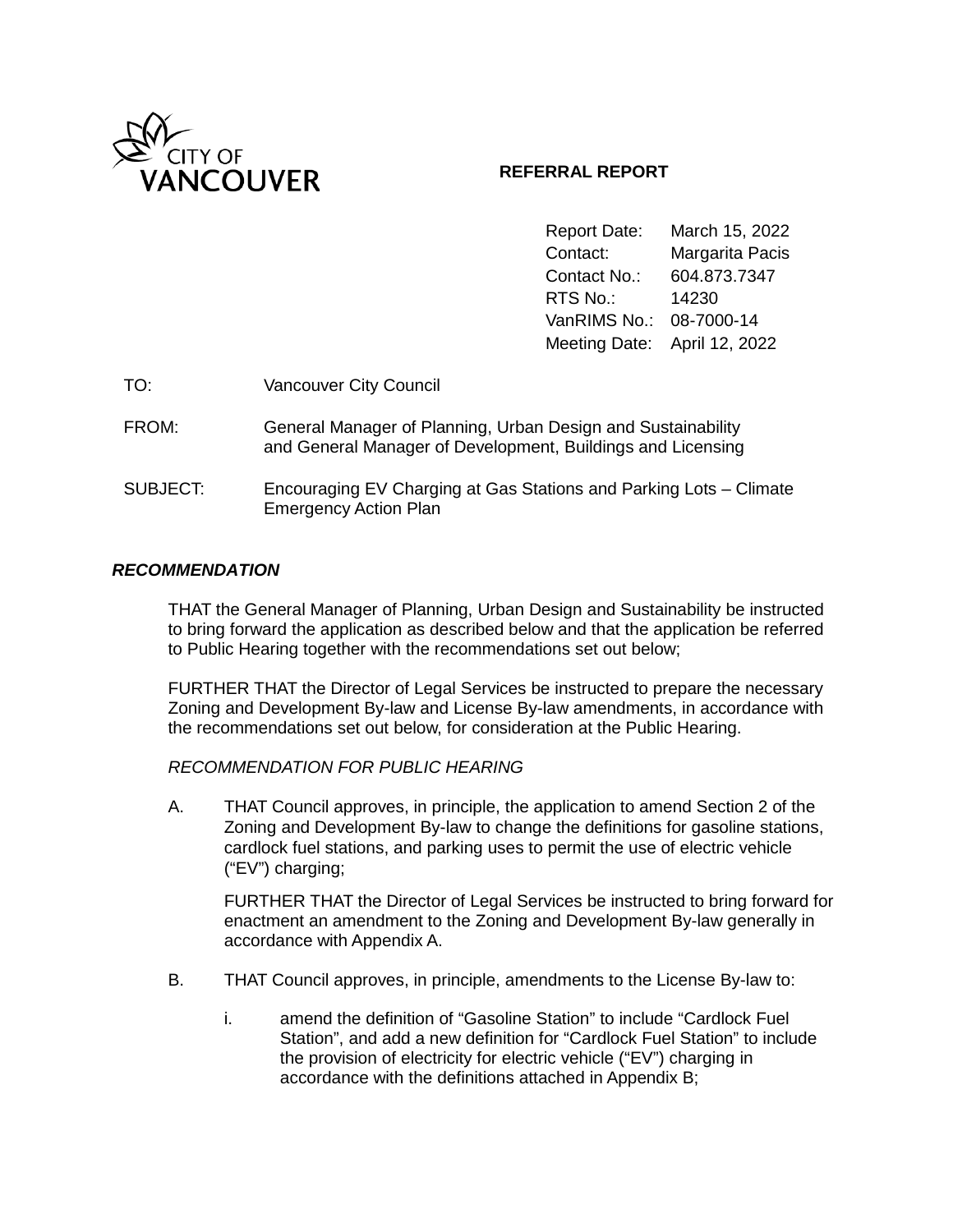- ii. remove the definitions of "Gasoline Station Full Serve", Gasoline Station – Self Serve" and "Gasoline Station – Split Island" in accordance with Appendix B;
- iii. add a new definition of "Marine Service Station" in accordance with Appendix B;
- iv. create a new business licence category for gasoline stations that provide electric vehicle charging with a total power output of at least 50 kW and establish a separate business licence fee for such gas stations. 2022 licence fees are \$243 and the actual fees set for 2025 implementation would be subject to the annual business licence fee review and report to Council in 2024;
- v. set the licence fee for gas stations that do not provide electric vehicle charging with a total power output of at least 50 kW at \$10,000 for implementation in 2025;
- vi. set the licence fee for marine service stations, at the same fee as gas stations that provide electric vehicle charging with a total power output of at least 50 kW;
- vii. add new definitions of "Auto Parking", "Auto Parking Small" and "Auto Parking with Charging" in accordance with Appendix B;
- viii. add a new section 10.5 (9) to allow auto parking licence holders to provide electricity for electric vehicle ("EV") charging;
- ix. create a new business licence category for motor vehicle parking businesses that provide electric vehicle charging with a total power output of at least 26.6 kW and establish a separate business licence fee for such parking businesses. 2022 licence fees are \$163 and the actual fees set for 2025 implementation would be subject to the annual business licence fee review and report to Council in 2024; and
- x. set the licence fee for motor vehicle parking businesses that do not provide electric vehicle charging with a total power output of at least 26.6 kW at \$10,000 for implementation in 2025, except the licence fee for parking lots with fewer than 60 parking stalls, which shall be set at the same fee as parking lots that provide electric vehicle charging with a total power output of at least 26.6 kW;

FURTHER THAT the Director of Legal Services be instructed to bring forward for enactment an amendment to the License By-law generally in accordance with Appendix B.

- C. THAT Recommendations A through B be adopted on the following conditions:
	- (i) THAT passage of the above resolutions creates no legal rights for any person, or obligation on the part of the City and any expenditure of funds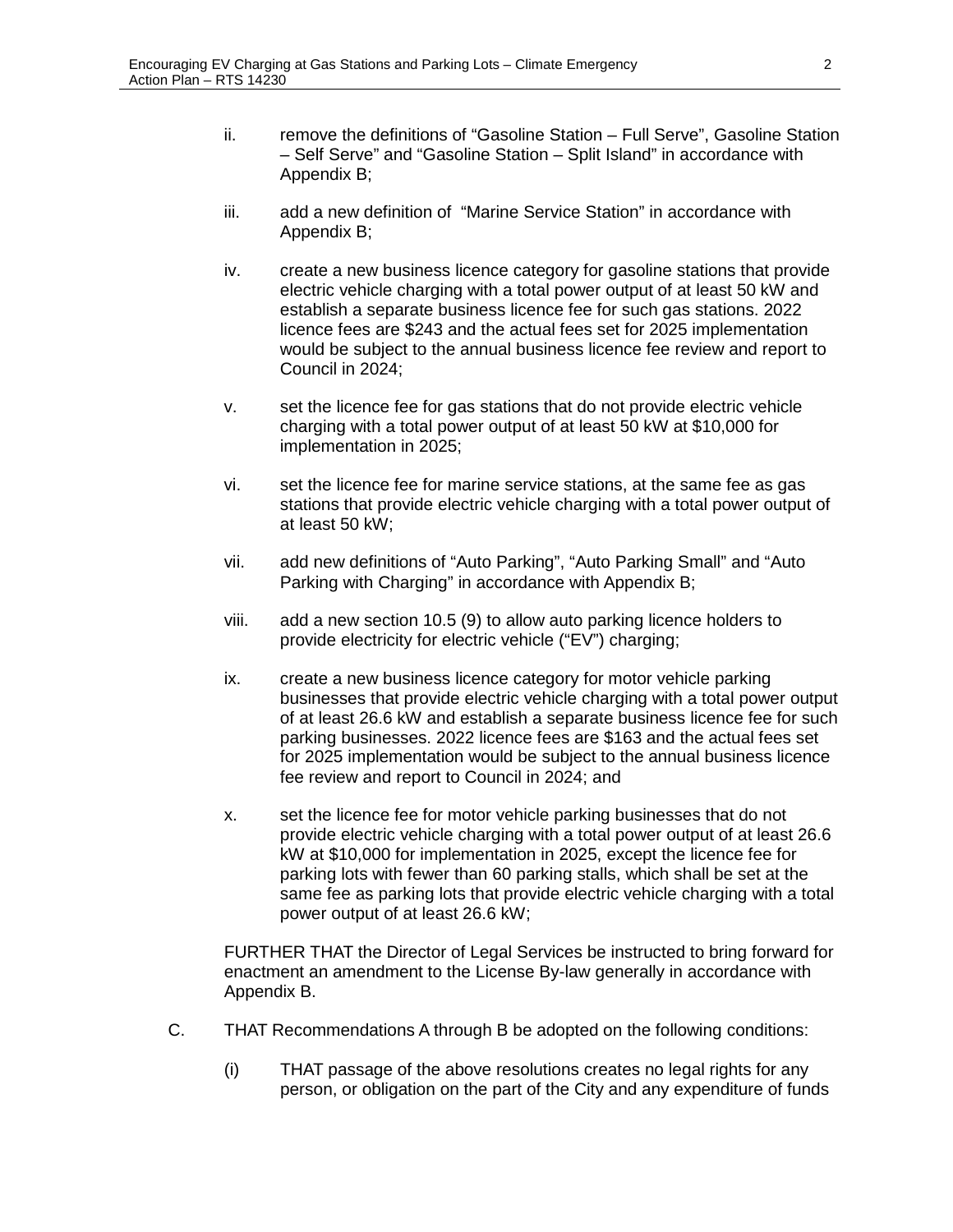or incurring of costs is at the risk of the person making the expenditure or incurring the cost;

- (ii) THAT any approval that may be granted following the public hearing shall not obligate the City to enact any amending by-laws; and
- (iii) THAT the City and all its officials, including the Approving Officer, shall not in any way be limited or directed in the exercise of their authority or discretion, regardless of when they are called upon to exercise such authority or discretion.

### *REPORT SUMMARY*

This report recommends:

- **Amending the definitions** for gas stations (including cardlock fuel stations and marine service stations), and parking uses in the Zoning and Development By-law and the License By-law to permit EV charging
- **Creating new business licence categories** for gas stations and commercial parking lots that provide enough EV charging to meet minimum standards set by the City of Vancouver. These business licence categories would have an annual fee similar to current fees
- **Increasing annual business licence fees** for gas stations and parking lots that do not provide enough EV charging to meet the minimum standards set by the City of Vancouver

## *COUNCIL AUTHORITY/PREVIOUS DECISIONS*

- In November 2020, Council adopted the *Climate Emergency Action Plan* (CEAP), with an objective to cut emissions to 50% of 2007 levels by 2030, and an objective that 50% of the kilometres driven on Vancouver's roads will be by ZEVs by 2030 (Big Move 3).
	- o The CEAP's recommendations I, J, K, and L aim to increase access to EV charging so that residents and businesses can feel confident they will have access to charging. Recommendation L directed staff to bring forward recommendations to change the business licence fees for gas stations and parking lots to encourage installation of EV charging. From 2012 to present, the City of Vancouver has invested approximately \$3M in EV charging infrastructure with a further \$2.8M committed and planned. The City has leveraged Provincial and Federal funding (\$1.15M) to support the installation of approximately 9 DC fast chargers (with an additional 8 underway) and approximately 100 Level 2 chargers (with an additional 17 underway).
- In July 2021, Council approved changes to the Parking By-law to require electric vehicle charging infrastructure in all new non-residential buildings.
- In March 2018, Council approved changes to the Vancouver Building By-law and Parking By-law to require that 100% of parking stalls, excluding visitor stalls in new multi-unit residential buildings include EV charging infrastructure. Council subsequently approved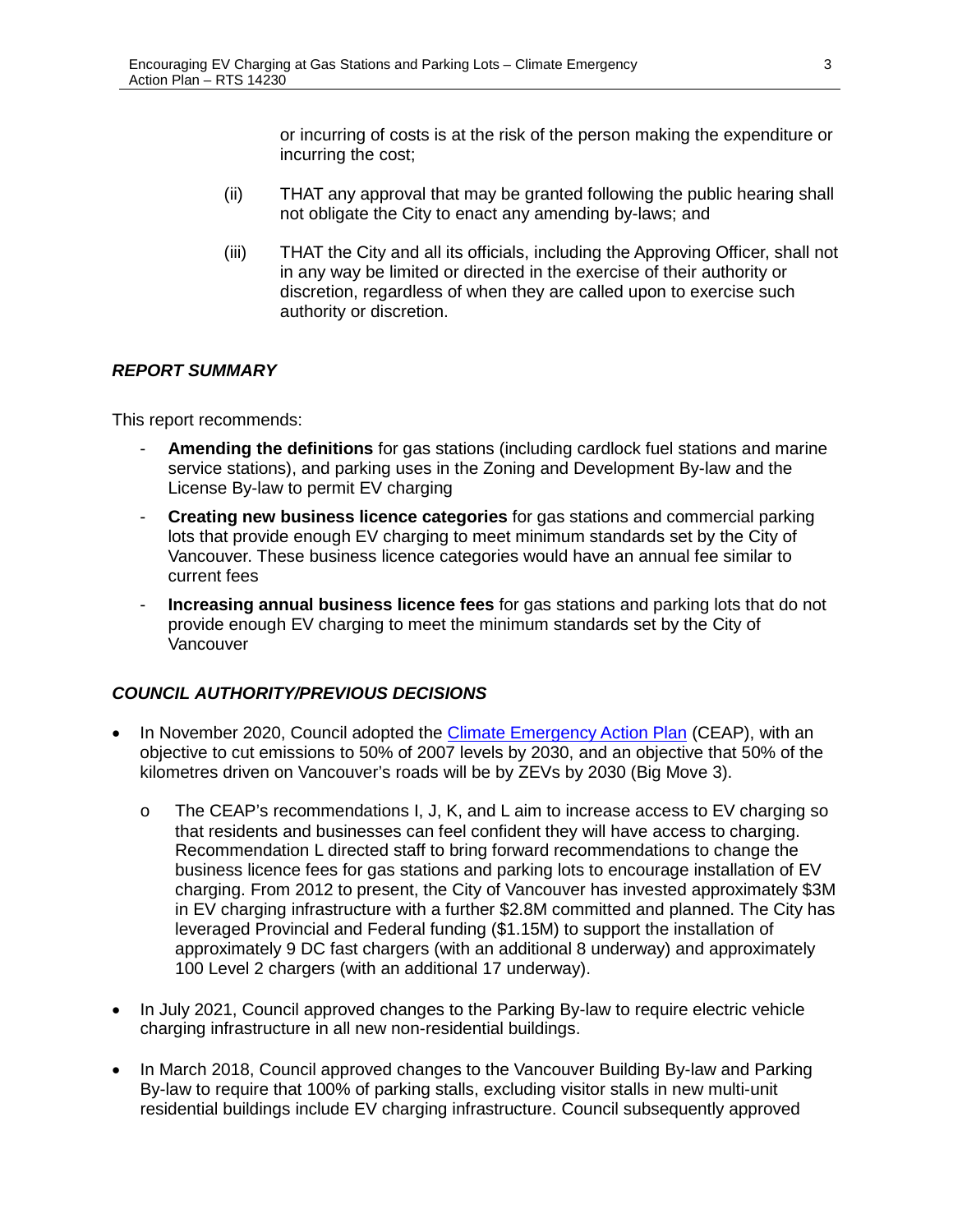updates in April 2020 to these By-laws to clarify that all new residential parking stalls in oneand two-family dwellings must also have EV charging infrastructure.

- In November 2016, Council adopted the EV Ecosystem Strategy, which established 32 priority actions for the City between 2016 and 2021, with the aim of achieving broader home, workplace, and public charging opportunities for the growing EV market.
- In August 2013, Council adopted new minimum requirements for all parking stalls in new one and two-family homes, 20 per cent of parking stalls in multi-unit residential buildings, and ten per cent of parking stalls in new commercial buildings, such that they be equipped with a "Level 2" charging circuit under the Vancouver Building By-law.
- In October 2012, Council adopted Transportation 2040, which includes actions to support electric vehicle deployment and the provision of charging infrastructure.
- In 2009, Council adopted requirements in the Vancouver Building By-law for electric vehicle charging circuits in new homes and multi-unit residential buildings. These were the first such requirements in North America.

## *CITY MANAGER'S/GENERAL MANAGER'S COMMENTS*

The City Manager recommends approval of the foregoing. Staff were directed by Council to bring this report forward in November 2020 as part of the Climate Emergency Action Plan.

## *REPORT*

### *Background/Context*

Nearly 40% of carbon pollution in Vancouver comes from burning gas and diesel in vehicles. The CEAP includes actions to increase public, home, and workplace EV charging. Providing a city-wide supply of accessible charging stations on private land for public use will accelerate the transition to electric vehicles (EVs) by our residents who do not have access to home or workplace charging, thereby reducing the use of fossil fuels.

While there is some uptake of providing EV charging at gas stations and parking lots, the pace of adoption is slow. Only two gas stations (out of a total of 66) and roughly 60 parking lots (out of a total of 366) currently provide EV charging. Staff believe these new regulatory requirements will encourage and accelerate EV uptake and adoption.

### *Strategic Analysis*

### **Proposed Amendments**

*Staff recommend the following proposed Zoning and Development By-law amendments (see Appendix A):*

• Amend Section 2 of the Zoning and Development By-law to change the definitions for gas stations, cardlock fuel stations, and parking uses to permit the use of EV charging.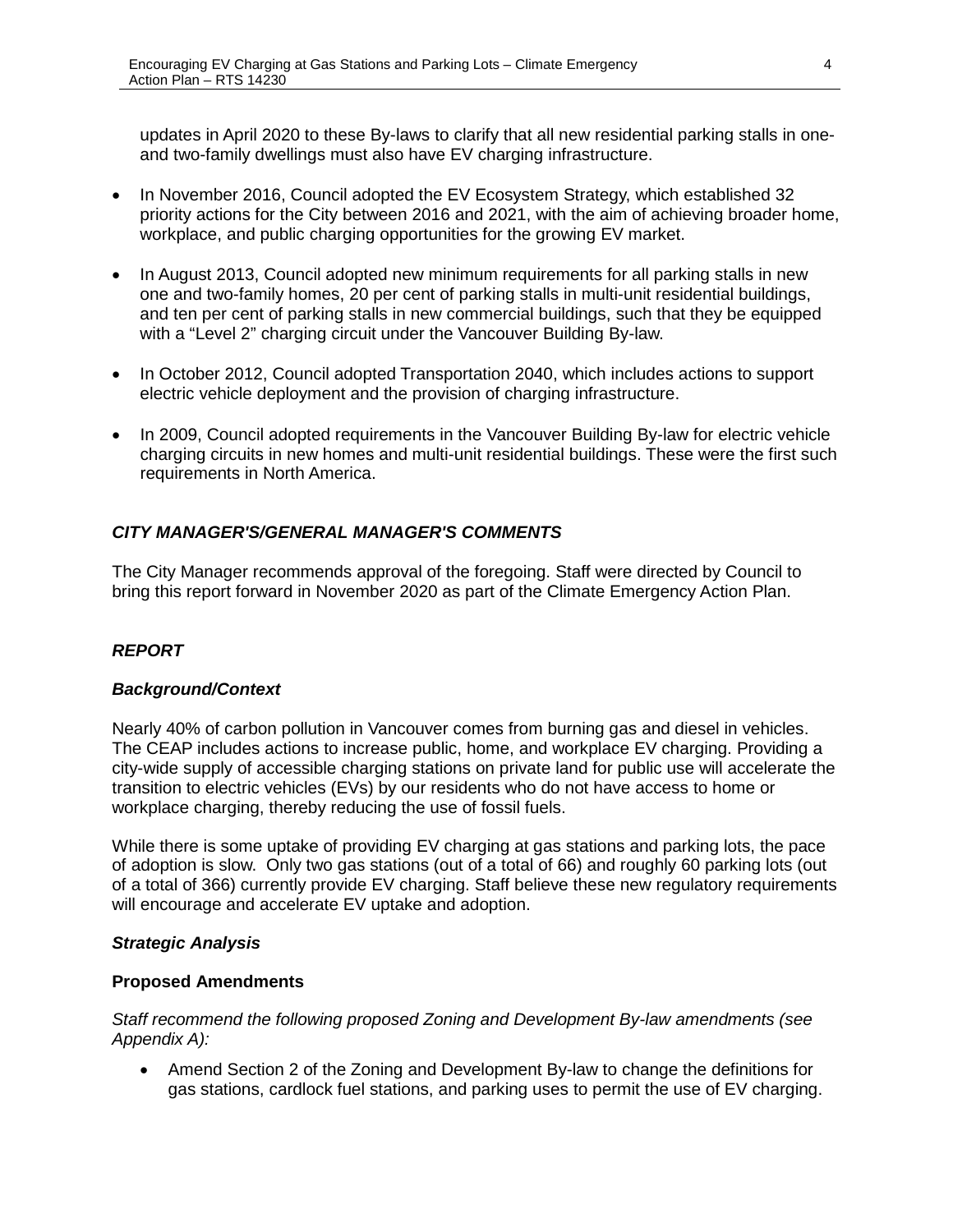*Proposed changes to the License By-law are as follows (see Appendix B):*

- Amend Section 2 of the License By-law to change the definitions for gas stations and cardlock fuel stations to permit the use of EV charging.
- Amend Section 2 of the License By-law to add definitions for marine service stations, cardlock fuel stations, and auto parking.
- A change to Schedule A of the License By-law to create new business licence categories for gas stations and commercial parking lots that provide enough EV charging to meet minimum standards set by the City of Vancouver. These business licence categories would have an annual fee similar to current fees, and will come into effect in 2025.
- A change to Schedule A of the License By-law to increase annual business licence fees for gas stations and commercial parking lots that do not provide enough EV charging to meet the minimum standards set by the City of Vancouver to \$10,000. This change will come into effect in 2025.

### **Barriers to EV Adoption**

According to a 2021 survey for the City of Vancouver Climate Emergency Parking Program, 49% of residents who plan on purchasing a vehicle in the next two years are somewhat or very likely to buy an EV. Of the residents who are interested in buying a new car, but unlikely to choose an EV, 59% identified a lack of available places to charge as a barrier. While this survey is not representative of all Vancouverites, it had over 12,000 responses. Many residents, including renters, are not able to install charging at home. Increasing the public EV charging network on private land would reduce barriers to EV adoption.

### **Encouraging EV Charging at Gas Stations and Parking Lots**

At present, there are 66 gas stations and 366 commercial parking lots licensed to operate in Vancouver. The recommendations in this report aim to encourage owners of gas stations and commercial parking lots to install EV charging where people are accustomed to fuelling up and parking.

The proposed recommendations maintain the current business licence fee for businesses that choose to install a specified amount of charging. Businesses that do not install the specified amount of charging would be subject to a higher business licence fee.

The proposed changes to business licences for gas stations and parking lots are summarized in Table 1, below. Draft by-law language detailing the proposed requirements are included in Appendices A and B. Some of the amendments come into effect on enactment, but the proposed changes regarding license fees would come into effect on January 1, 2025.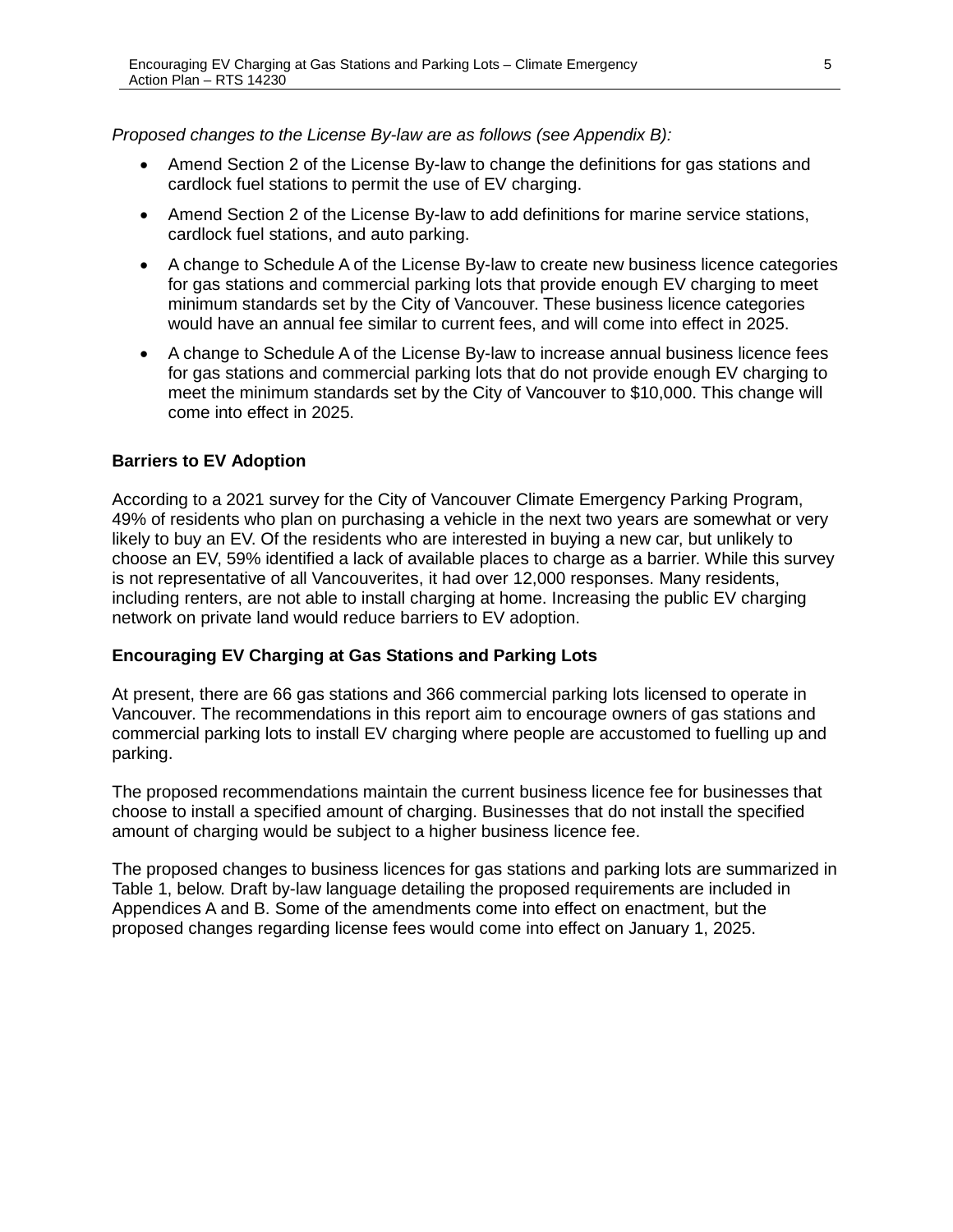#### *Table 1 - Summary of Proposed Requirements*

| <b>Policy Design Element</b>                                                                             | <b>Gas Stations</b>                   | <b>Parking Lots</b>                                 |
|----------------------------------------------------------------------------------------------------------|---------------------------------------|-----------------------------------------------------|
| EV charging required for business<br>to qualify for lower fee                                            | 50 kW $-$ e.g. one DC fast<br>charger | 26.6 kW $-$ e.g. four dedicated<br>Level 2 chargers |
| Annual licence fee for business<br>that have the specified amount of<br><b>EV</b> charging               | $$243*$                               | $$163*$                                             |
| Annual licence fee for business<br>that do not have enough EV<br>charging to meet City<br>specifications | \$10,000                              | \$10,000                                            |
| <b>Exemptions</b>                                                                                        | Marine service stations               | Lots with $<60$ stalls                              |

*\* These are the fees in 2022. The actual fees set at the time of implementation (2025) would be subject to the annual Business Licence fee review and report to Council, which would reflect any annual fee increases that account for things like cost escalation.* 

Power outputs (e.g. kW) are specified instead of the type and/or number of chargers, in order to provide flexibility to businesses. For example, a parking lot may choose to install a mix of eight Level 1 (approximately 1 to 2 kW) and two Level 2 (approximately 6 to 8 kW) chargers instead of four Level 2 chargers. Parking lots may choose to install an energy management system, which would allow them to add more than four Level 2 chargers with the same power output of 26.6 kW. The intention behind providing flexibility is to allow businesses to install the type of charging that is appropriate to their business and customers.

The specified power output for each business type is structured based on typical dwelling times of their customers. The requirement for gas stations assumes that in *most* cases one DC fast charger is an optimal minimum standard, while parking lots are *typically* more suited to larger numbers of Level 2 chargers. Having fast charging at gas stations would be beneficial because it would offer a higher turnover rate for their limited parking areas.

### **The Business Case for Electric Vehicle Charging**

Costs associated with installing EV charging infrastructure are the responsibility of the business owner. Any revenues from fees to use the charging infrastructure would accrue to the business. Business owners would also be eligible to collect Low Carbon Fuel Standard Credits and associated revenues. However, the financial case for installing EV charging at gas stations and parking lots is not compelling. A significant intervention is necessary to increase EV charging on private land.

In 2021, the City contracted Dunsky Energy and Climate Advisors to complete an economic analysis of different scenarios for gas stations and parking lots. If the policy is implemented with the proposed gas station and park lots annual fee of \$10,000, there would be an incentive to invest in EV charging to avoid the higher annual licence fee with a payback period of 7 to 8 years. Businesses that choose not to install the specified amount of charging would have to pay the \$10,000 fee annually; this could amount to \$200,000 to \$230,000 over the estimated payback period.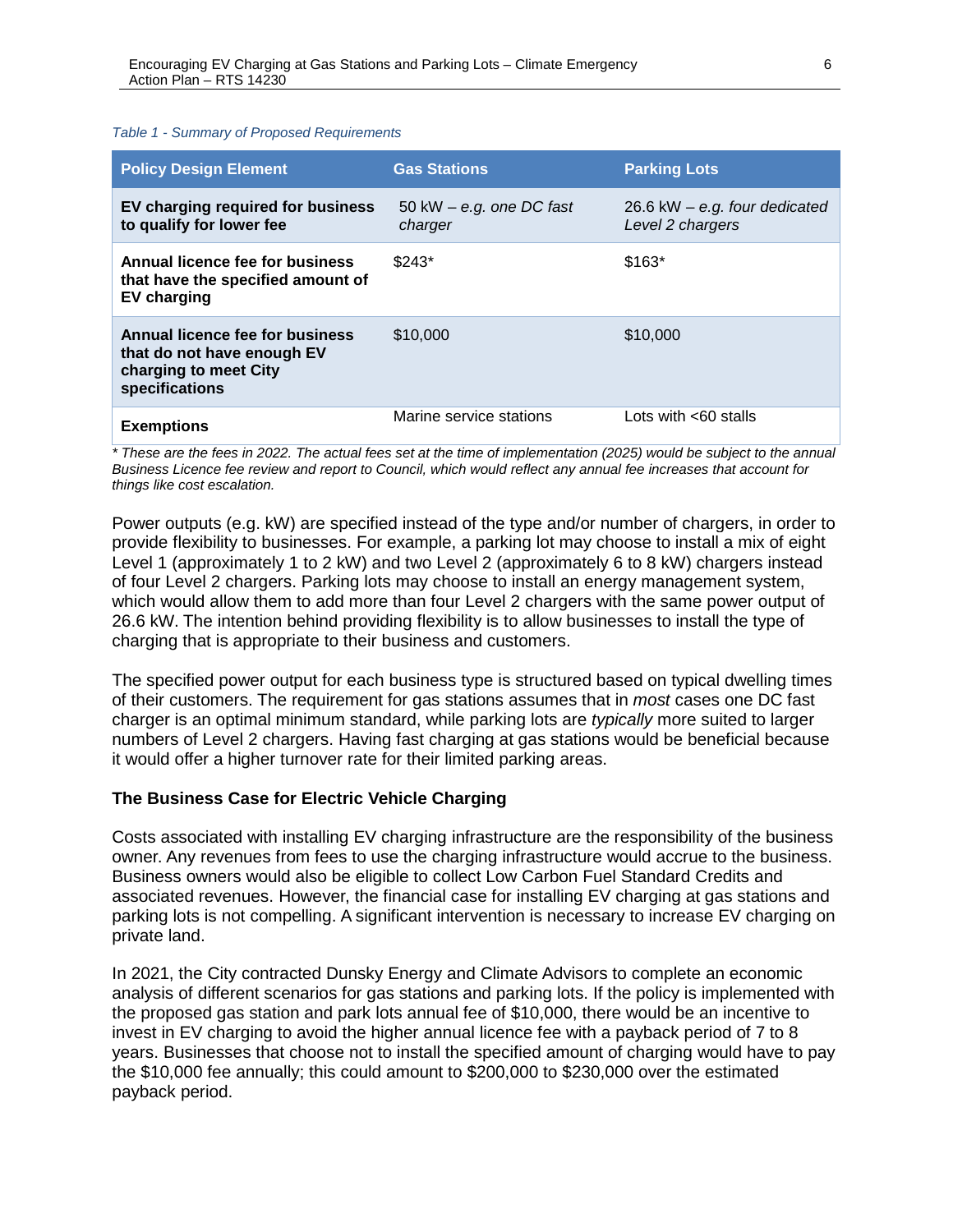As well, the addition of EV charging could attract more EV drivers to the business. This benefit could help gas stations, since a study done by University of California at Davis shows that a significant portion of their profits are generated from the sales of convenience store items rather than fuel sales. The financial modelling results for installing charging at gas stations and parking lots are summarized in Table 2 below.

| Table 2 - 2030 Financial Scenario for Adding EV Charging |  |  |  |
|----------------------------------------------------------|--|--|--|
|----------------------------------------------------------|--|--|--|

|                                                       | <b>Gas Stations</b> | <b>Parking Lots</b>       |
|-------------------------------------------------------|---------------------|---------------------------|
| <b>Cost to install charging</b>                       | \$136,000           | \$100,000*                |
| Annual profit in 2030**                               | \$6,000             | \$5,000                   |
| <b>Annual Licence Fee Avoided</b>                     | \$10,000            | \$10,000                  |
| Payback period                                        | 8 years             | 7 years                   |
| Deployment<br>(# of businesses that install charging) | $21$ (of 66)        | $80$ (of $~200$ in scope) |

*\* This estimate is conservative and includes extensive electrical upgrades*

*\*\* Profit for gas stations includes estimated additional revenue from convenience store customers, while profit for parking lots does not include estimates around additional parking revenue from customers with EVs who choose to park at parking lots with EVs.*

It is important to note that the Province has committed to strengthening the Low Carbon Fuel Standard (LCFS). The LCFS requires fuel suppliers to reduce the carbon intensity of the fuels they supply in BC by 1.09% annually until 2030. Fuel suppliers receive credits for selling low carbon fuels, including electricity. In addition to being able to charge customers for the use of the EV chargers, gas station and parking lot owners would be eligible to receive LCFS credits for selling electricity through EV chargers. Strengthening the LCFS will increase the value of LCFS credits and greatly improve the business case for providing EV charging.

## **Engagement**

In May 2021 and January 2022, City staff engaged stakeholders, including owners of gas stations and parking lots, EV charging-related companies, Business Improvement Associations, and others. Feedback was collected at the workshops and through two surveys. Overall, stakeholders seemed interested in the project and in the transition to EVs. There were comments about demand for charging and the cost of EV chargers. A summary of their feedback is included in Appendix D.

### *Implications/Related Issues/Risk*

### *Financial*

### **Program Revenues**

Should Council adopt the recommendations in this report, the incremental net revenue to the City would be dependent on the adoption rates. Dunsky's model predicts adoption rates of 30% for gas stations and 40% for parking lots by 2030. At those adoption rates, approximately \$1.6M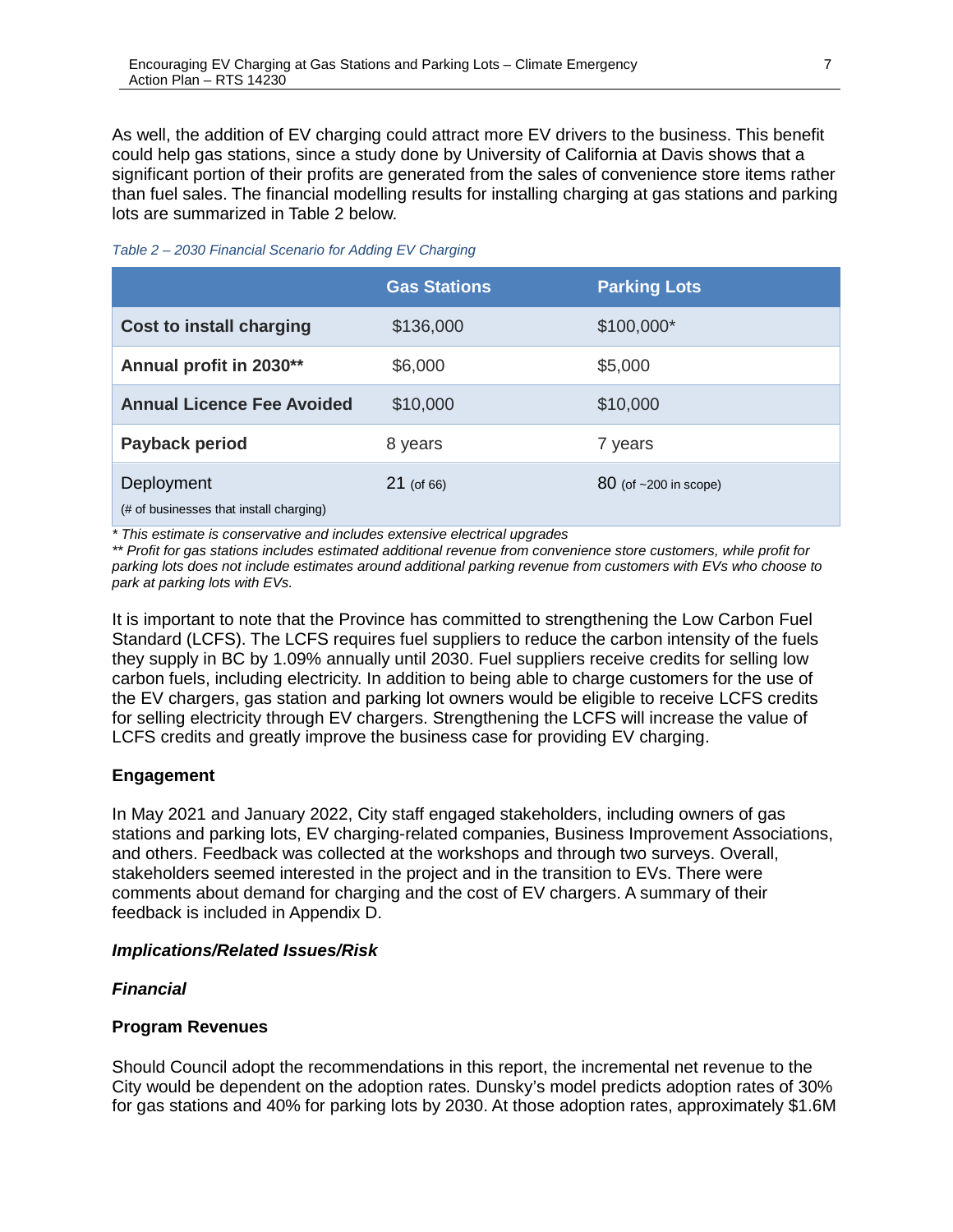in revenue would be generated from business licence fees in 2030. Table 3 below provides illustrative examples of potential revenue generated by different adoption rates. As adoption rates increase, incremental net revenue is expected to decrease over time. Adoption rates for gas stations are expected to be lower than for parking lots because the minimum power output specified to qualify for the lower business licence fee is higher for gas stations and would require them to install a significantly more expensive type of EV charger.

| <b>ADOPTION RATE</b> |                     |                     | <b>DEPLOYMENT*</b>  |                     | <b>REVENUE</b>      |              |
|----------------------|---------------------|---------------------|---------------------|---------------------|---------------------|--------------|
| <b>Gas stations</b>  | <b>Parking Lots</b> | <b>Gas stations</b> | <b>Parking Lots</b> | <b>Gas stations</b> | <b>Parking Lots</b> | <b>Total</b> |
| 10%                  | 20%                 |                     | 40                  | \$594,000           | \$1,592,000         | \$2,186,000  |
| $30\%$ **            | $40\%$ **           | 20                  | 80                  | \$462,000           | \$1,194,000         | \$1,656,000  |
| 50%                  | 60%                 | 33                  | 119                 | \$330,000           | \$796,000           | \$1,126,000  |
| 80%                  | 90%                 | 53                  | 179                 | \$132,000           | \$199,000           | \$331,000    |

*Table 3 – Illustrative examples of potential annual revenue to the City based on adoption rates* 

\* Deployment is based on 66 gas stations and 199 parking lots in scope for this policy

\*\* Row 2 is roughly similar to what Dunsky's model predicts for 2030

### **Program Costs**

The implementation of this program is not expected to add significant costs to Development, Buildings, and Licensing's work. A small portion of revenues raised through this program would cover administrative costs associated with implementing this action. This amount would be the same as the "business-as-usual" business licence fees for gas stations and parking lots (e.g. the fee for businesses that provide enough charging to meet City specifications; this is \$243 for gas stations and \$163 for parking lots in 2022).

### **Future Revenue Use**

The intention of this policy is not to generate revenue for the City, but to encourage private investments in EV infrastructure at gas stations and parking lots. However, any net revenue generated from this program would be transferred to a reserve and held for the purpose of funding various Climate Emergency initiatives outlined in the CEAP. For example, this could include making EV charging more accessible to underserved groups by adding EV charging in rental buildings.

### *Human Resources/Labour Relations*

Development, Buildings, and Licensing staff do not foresee the need for additional positions to administer this program. If Council approves these recommendations, staff will undertake internal training and industry engagement and training prior to enactment.

### *Environmental*

Using Dunsky's modelling tool, staff expect the addition of EV charging at 21 gas stations and 80 parking lots, delivering an additional 21 DC fast chargers and 320 Level 2 chargers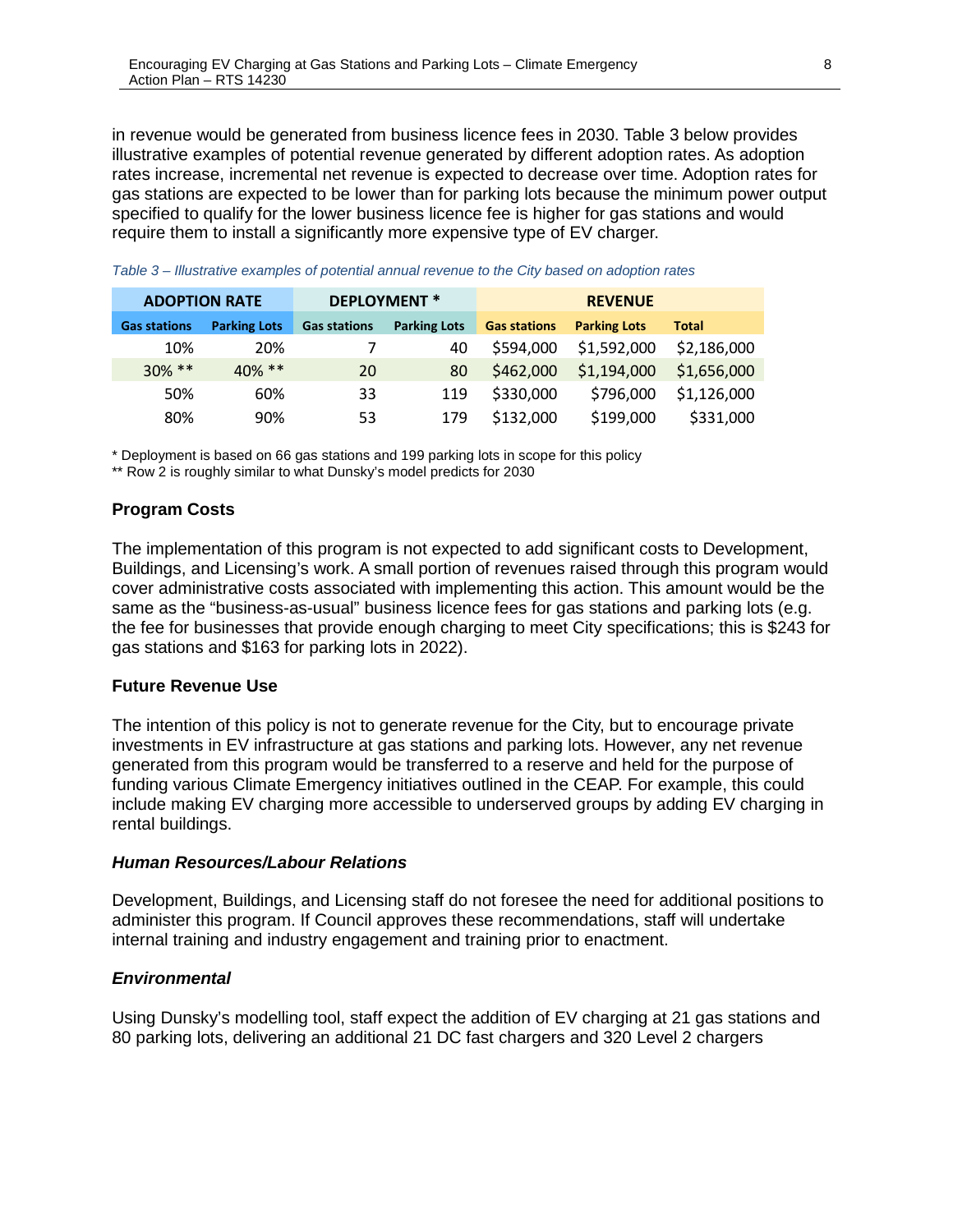### *Equitable Access*

This policy reduces barriers for residents living in rental accommodations and others who may not have access to home charging. Additionally, residents who must regularly drive for employment or personal reasons will benefit from access to lower cost "fuel". A transition to EVs will improve air quality for all of Vancouver's residents by reducing the amount of fossil fuels burned for transportation. Lower income and marginalized communities are disproportionately impacted by poor air quality.

### *Legal Considerations*

The Vancouver Charter authorizes Council to enact zoning by-laws that create different categories of use or occupancy. Sections 203, 272 and 273 of the Vancouver Charter create a broad business authority, including the authority to create licence fees that "are in the nature of a tax".

### *CONCLUSION*

Staff recommend Council approve the proposed changes to the License By-law and the Zoning and Development By-law to encourage electric vehicle charging at gas stations and parking lots proposed in this report as part of the implementation of the Climate Emergency Action Plan.

\* \* \* \* \*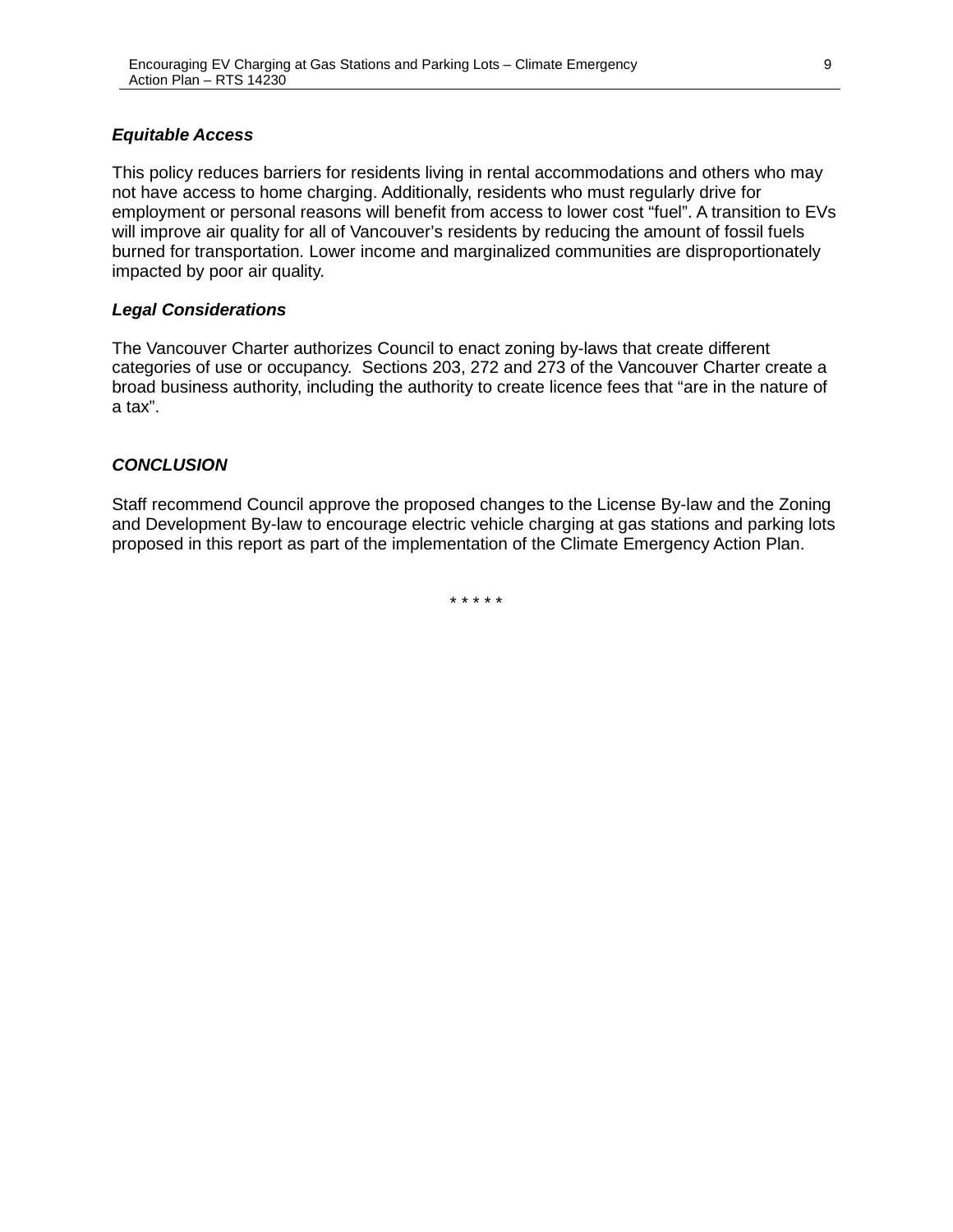## **APPENDIX A: AMENDMENTS TO ZONING AND DEVELOPMENT BY-LAW**

*Note: A By-law will be prepared generally in accordance with the provisions listed below, subject to change and refinement prior to posting.*

### **A By-law to amend Zoning and Development By-law Regarding Provisions for EV Charging Infrastructure**

THE COUNCIL OF THE CITY OF VANCOUVER, in public meeting, enacts as follows:

1. This By-law amends the indicated provisions of the Zoning and Development By-law.

2. In section 2, Council strikes the definitions of "Gasoline Station – Full Serve" and "Gasoline Station – Split Island" and replaces them as follows:

- "Gasoline Station Full Serve The use of premises for the retail sale of motor fuels and lubricants that are dispensed by an attendant for the customer and where staff are available to provide other services such as checking tire pressure and fluid levels, cleaning windows and doing minor repairs and may include the retail sale of electricity dispensed by the customer or the attendant for the purpose of charging motor vehicles.
- Gasoline Station Split Island The use of premises for the retail sale of motor fuels and lubricants that are dispensed by the customer, and which includes at least one pump island at which all types of gasoline and diesel fuels sold by the station are dispensed by an attendant for the customer at all times the station is open for business, and where staff are available to provide other services such as checking tire pressure and fluid levels, cleaning windows and doing minor repairs and may include the retail sale of electricity dispensed by the customer or the attendant for the purpose of charging motor vehicles.".

3. In section 2, Council strikes the definitions of ""Cardlock Fuel station" and replaces it as follows:

> "Cardlock Fuel Station The use of premises for the sale of motor fuels for vehicles registered as commercial vehicles or the sale of electricity for electric motor vehicles, where motor fuel is dispensed by the customer who has been supplied with a card, key or other device for the operation of the fuel dispensing equipment and may include the retail sale of electricity dispensed by the customer for the purpose of charging motor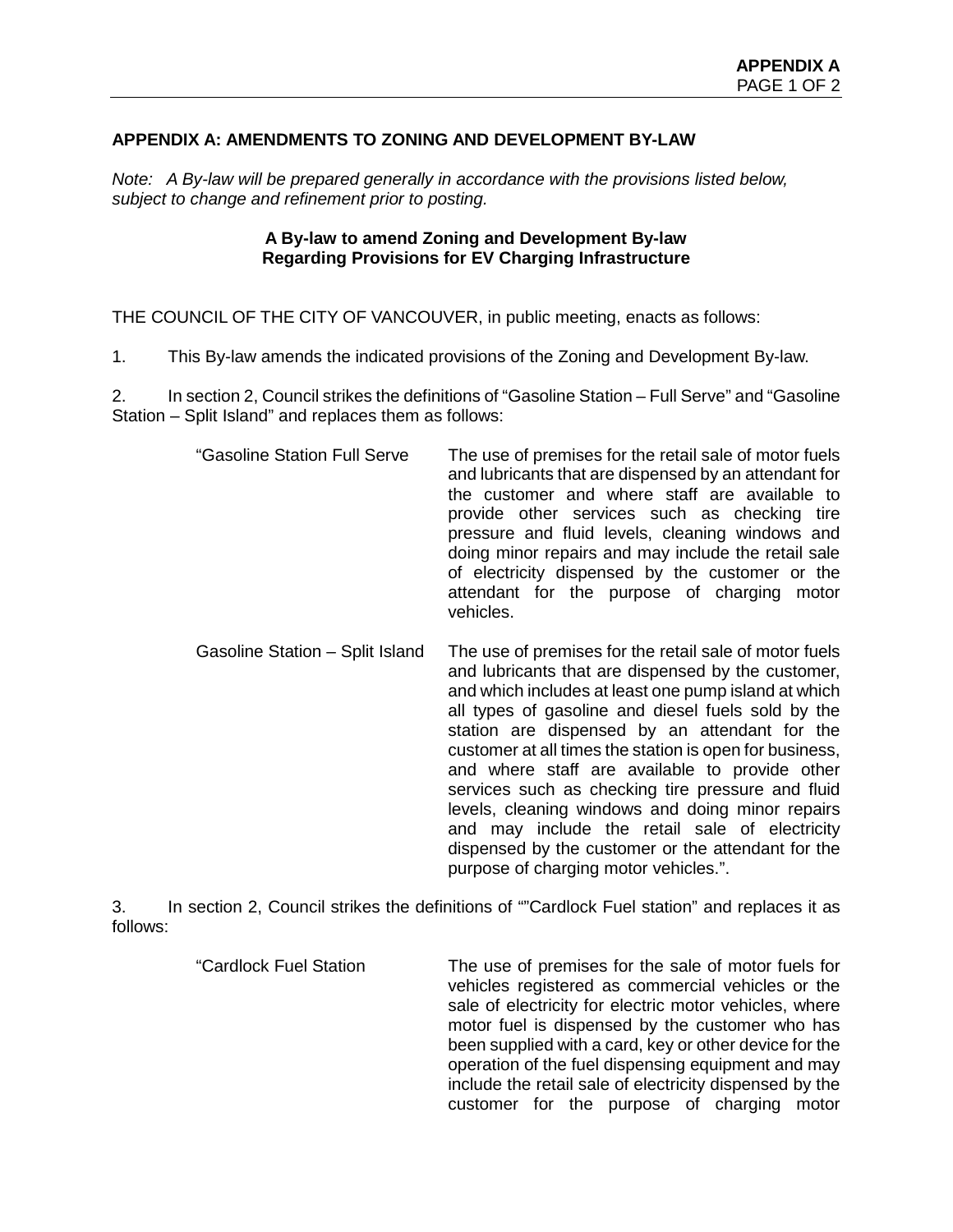vehicles.".

4. In section 2, Council strikes the definitions of "Parking Area" and "Parking Garage" and replaces them as follows:

- "Parking Area **An open area of land other than a street or lane**, used or intended to be used to provide space for the parking or storage of motor vehicles, and includes parking spaces, loading spaces, manoeuvring aisles and other areas providing access to parking or loading spaces, but does not mean an area providing no more than four spaces accessory to a residential use and may include the retail sale of electricity for the purpose of charging motor vehicles.
- Parking Garage **A** structure or a portion of a structure which is principally used or intended to be used for the parking or storage of motor vehicles, but does not mean a structure providing no more than four spaces accessory to a residential use and may include the retail sale of electricity for the purpose of charging motor vehicles.".

5. A decision by a court that any part of this By-law is illegal, void, or unenforceable severs that part from this By-law, and is not to affect the balance of this By-law.

6. This By-law is to come into force and take effect upon enactment.

ENACTED by Council this day of , 2022

\_\_\_\_\_\_\_\_\_\_\_\_\_\_\_\_\_\_\_\_\_\_\_\_\_\_\_\_\_\_\_\_\_\_

\_\_\_\_\_\_\_\_\_\_\_\_\_\_\_\_\_\_\_\_\_\_\_\_\_\_\_\_\_\_\_\_\_\_

Mayor

City Clerk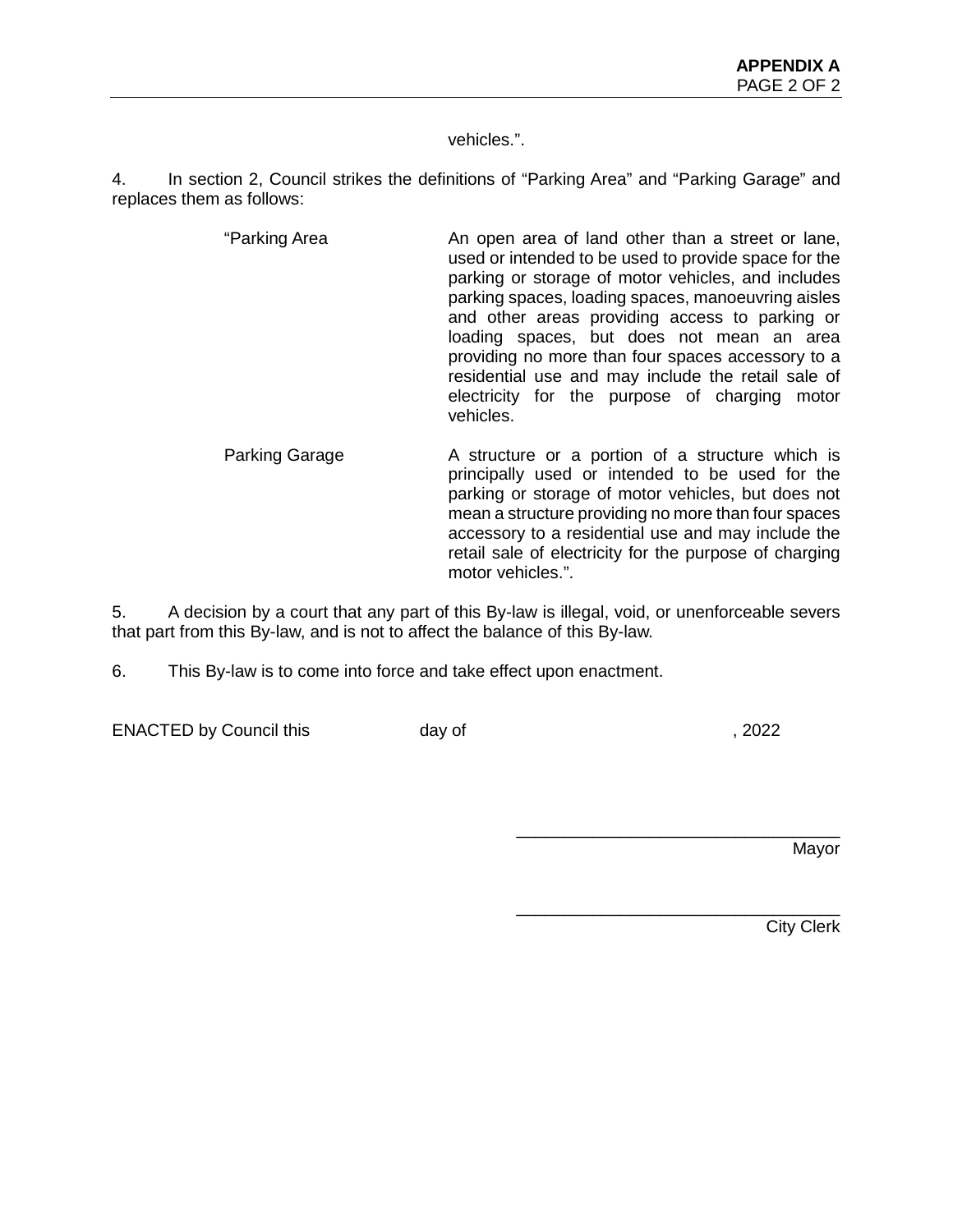### **APPENDIX B: AMENDMENTS TO LICENSE BY-LAW**

*Note: A By-law will be prepared generally in accordance with the provisions listed below, subject to change and refinement prior to posting.*

**BY-LAW NO. \_\_\_\_\_\_**

### **A By-law to amend License By-law No. 4450 Regarding Provisions for EV Charging Infrastructure**

THE COUNCIL OF THE CITY OF VANCOUVER, in public meeting, enacts as follows:

7. This By-law amends the indicated provisions of the License By-law.

8. Council strikes the definition of "Gasoline Station" in section 2 and replaces it as follows:

""Gasoline Station" means any real property used or equipped to be used for the retail sale of motor fuels and motor oils in or upon which the dispensing of motor fuels and motor oils is or is intended to be carried out by an attendant or by the customer, and may include the retail sale of electricity dispensed by the customer or the attendant for the purpose of charging motor vehicles and includes a Cardlock Fuel Station.".

9. Council strikes the definitions of "Gasoline Station – Full Serve", Gasoline Station – Self Serve" and "Gasoline Station – Split Island" from section 2.

10. Council adds a new definition of "Cardlock Fuel Station" as follows:

**""**Cardlock Fuel Station" means any real property used for the sale of motor fuels to vehicles where motor fuel is dispensed by the customer who has been supplied with a card, key or other device for the operation of the fuel dispensing equipment or the electrical charging equipment and may include the retail sale of electricity dispensed by the customer or the attendant for the purpose of charging motor vehicles.".

11. Council adds a new definition of Gasoline Station with Charging as follows:

"Gasoline Station with Charging" means any Gasoline Station that has the capacity to provide electricity sales for motor vehicles at a rate not less than 50 kW.".

12. Council adds new definitions of "Marine Service Station" in correct alphabetical order in section 2 as follows:

""Marine Service Station" means any real property or land above water used for the sale of motor fuels for the operation of boats and other marine vessels, and and may include the retail sale of electricity dispensed for the purpose of charging boats or other marine vessels.".

13. Council strikes "Gasoline Station" from Appendix A and replaces it as follows:

"Gasoline Station per annum \$243.00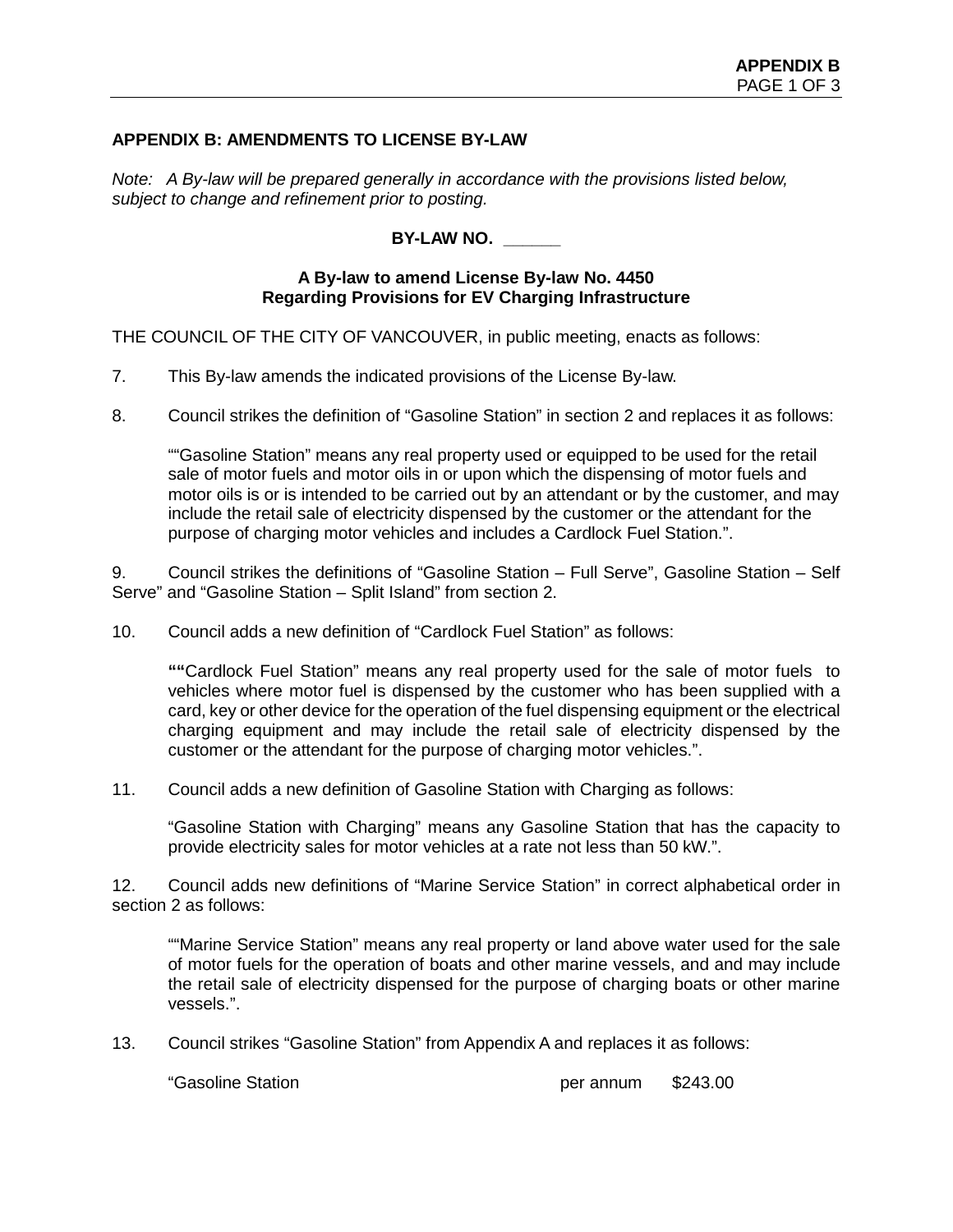|     | Gasoline Station with Charging                                                 | per annum | \$243.00.    |
|-----|--------------------------------------------------------------------------------|-----------|--------------|
|     | Marine Service Station                                                         | per annum | \$243.00."   |
| 14. | Council strikes "Gasoline Station" from Appendix A and replaces it as follows: |           |              |
|     | "Gasoline Station                                                              | per annum | \$10,000.00  |
|     | Gasoline Station with Charging                                                 | per annum | \$243.00     |
|     | <b>Marine Service Station</b>                                                  | per annum | $$243.00$ ". |

15. Council adds new definitions of "Auto Parking", "Auto Parking Small" and "Auto Parking with Charging" as follows:

> ""Auto Parking" means premises used for the purpose of providing paid parking for 60 or more motor vehicles.

> "Auto Parking Small" means premises used for the purpose of providing paid parking for 59 or fewer motor vehicles.

> "Auto Parking with Charging" means Auto Parking that has the capacity to provide electricity to motor vehicles at a rate not less than 26.6 kW.".

16. Council adds a new section 10.5 (9) as follows:

"Every holder of any auto parking licence may provide electricity to any vehicle parked on the licensed premises."

17. Council strikes "Auto Parking" from Appendix A and replaces it as follows:

| "Auto Parking              | per annum | \$163.00   |
|----------------------------|-----------|------------|
| Auto Parking Small         | per annum | \$163.00   |
| Auto Parking with Charging | per annum | \$163.00". |

18. Council strikes "Auto Parking", "Auto Parking Small" and "Auto Parking with Charging" from Appendix A and replaces them as follows:

| "Auto Parking              | per annum | \$10,000   |
|----------------------------|-----------|------------|
| Auto Parking Small         | per annum | \$163.00   |
| Auto Parking with Charging | per annum | \$163.00". |

19. A decision by a court that any part of this By-law is illegal, void, or unenforceable severs that part from this By-law, and is not to affect the balance of this By-law.

20. This By-law is to come into force and take effect upon enactment, except for sections 8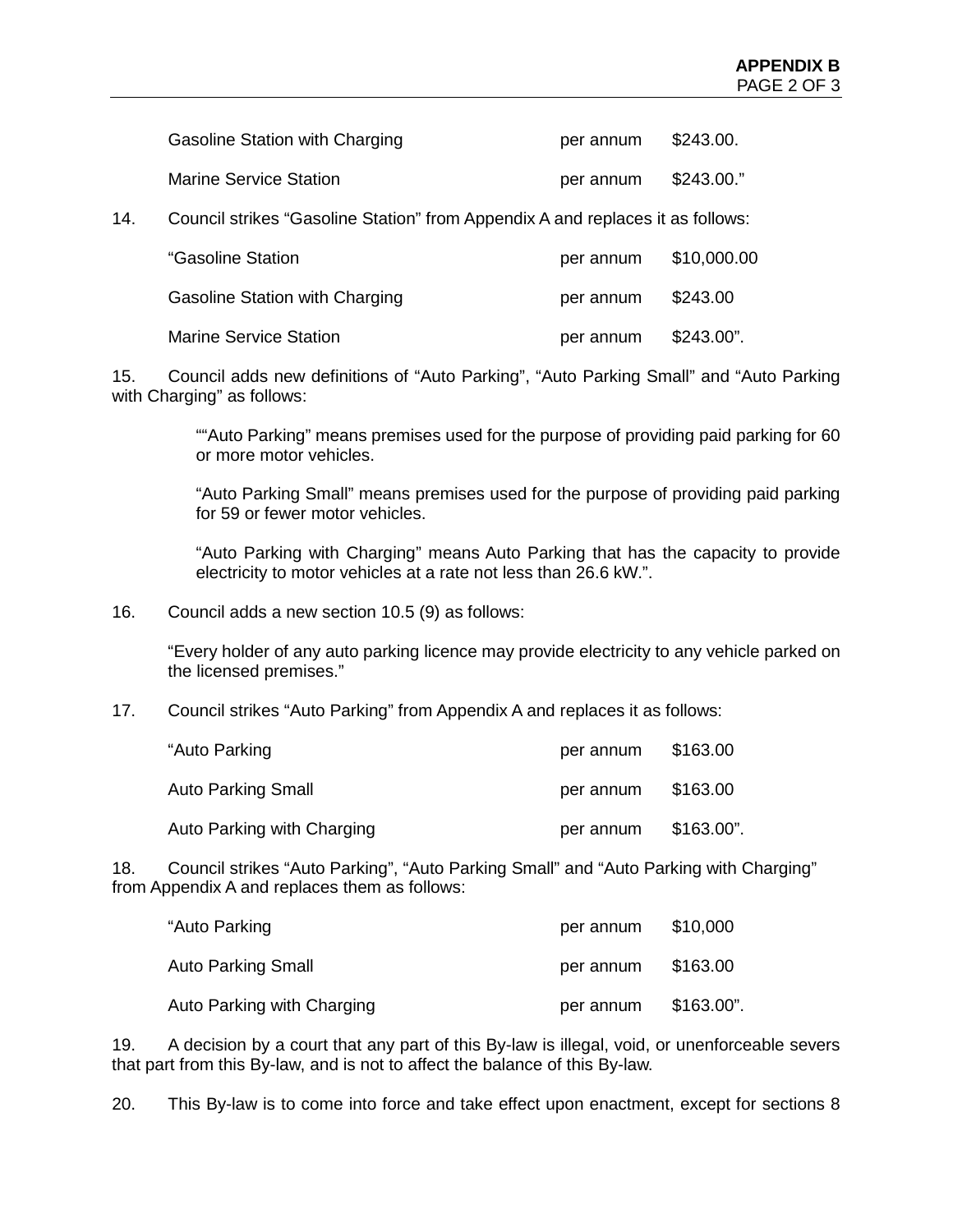and 12, which are to come into effect on January 1, 2025.

ENACTED by Council this day of  $\frac{1}{2022}$ 

**Mayor** 

\_\_\_\_\_\_\_\_\_\_\_\_\_\_\_\_\_\_\_\_\_\_\_\_\_\_\_\_\_\_\_\_\_\_

\_\_\_\_\_\_\_\_\_\_\_\_\_\_\_\_\_\_\_\_\_\_\_\_\_\_\_\_\_\_\_\_\_\_

**City Clerk**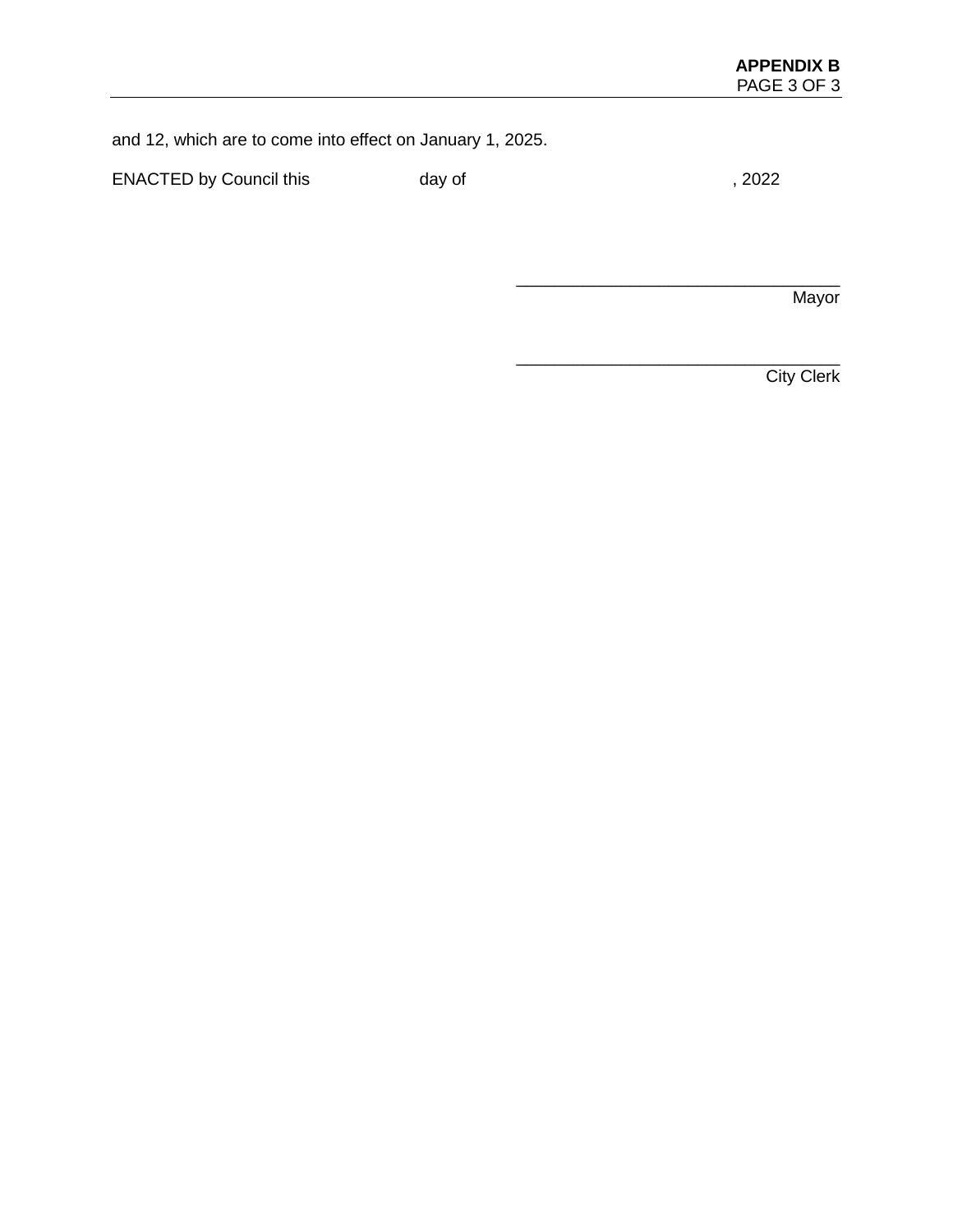## **APPENDIX C: Amendments to Zoning and Development By-law**

*Note: This document is being provided for information only as a reference tool to highlight the proposed amendments. The draft amending by-laws attached to the Council report RTS No. 14230 entitled "Encouraging EV Charging at Gas Stations and Parking Lots through Zoning and Development By-law and License By-law Amendments – Climate Emergency" represent the amendments being proposed to Council for approval. Should there be any discrepancy between this redline version and the draft amending by-laws, the draft amending by-laws prevail.*

### **A By-law to amend Zoning and Development By-law Regarding Provisions for EV Charging Infrastructure**

THE COUNCIL OF THE CITY OF VANCOUVER, in public meeting, enacts as follows:

21. This By-law amends the indicated provisions of the Zoning and Development By-law.

22. In section 2, Council strikes the definitions of "Gasoline Station – Full Serve" and "Gasoline Station – Split Island" and replaces them as follows:

Gasoline Station – Split Island The use of premises for the retail sale of motor fuels and lubricants that are dispensed by the customer, and which includes at least one pump island at which all types of gasoline and diesel fuels sold by the station are dispensed by an attendant for the customer at all times the station is open for business, and where staff are available to provide other services such as checking tire pressure and fluid levels, cleaning windows and doing minor repairs and may include the retail sale of electricity dispensed by the customer or the attendant for the purpose of charging motor vehicles.".

23. In section 2, Council strikes the definitions of ""Cardlock Fuel station" and replaces it as follows:

> "Cardlock Fuel Station The use of premises for the sale of motor fuels for vehicles registered as commercial vehicles or the sale of electricity for electric motor vehicles, where motor fuel is dispensed by the customer who has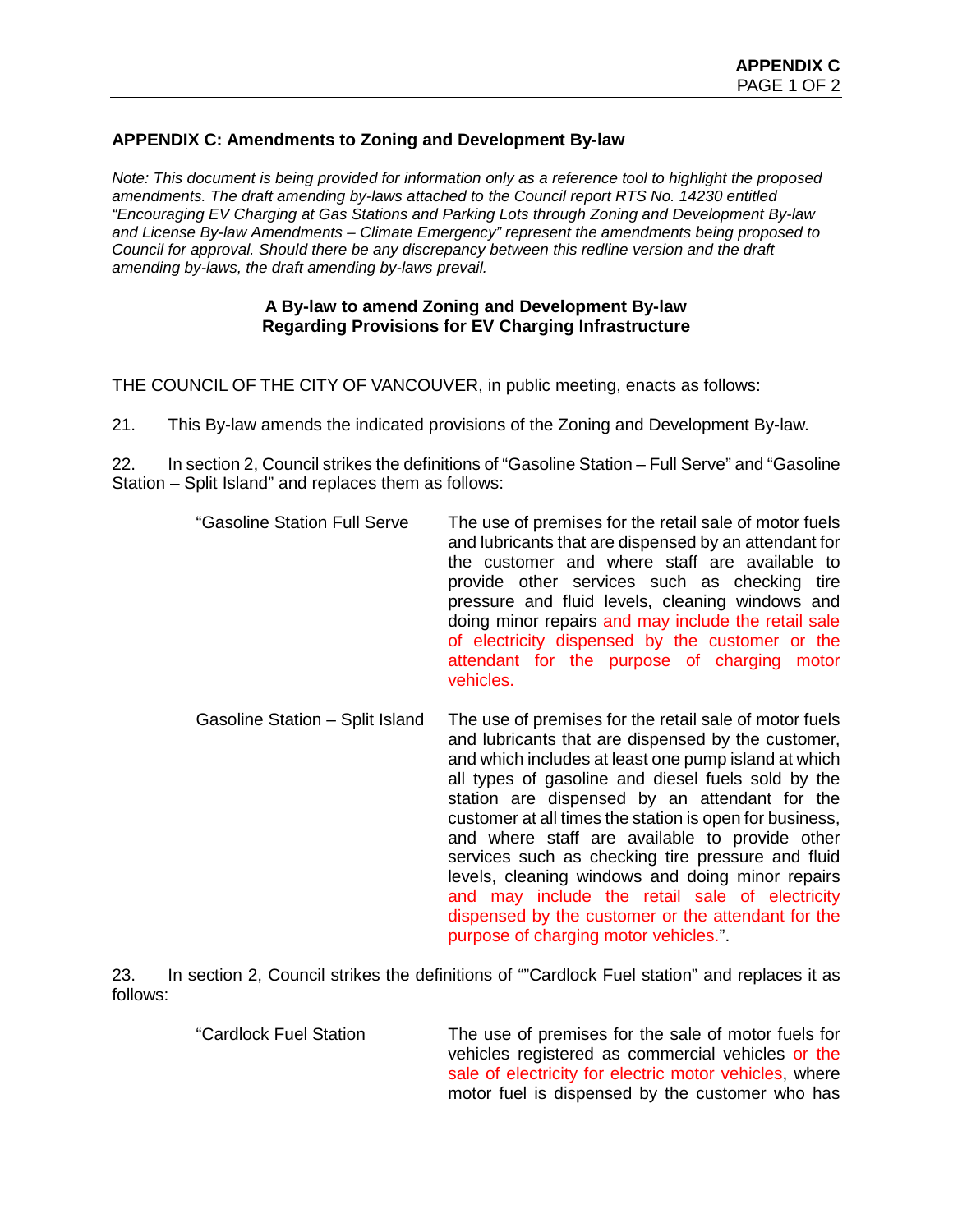been supplied with a card, key or other device for the operation of the fuel dispensing equipment and may include the retail sale of electricity dispensed by the customer for the purpose of charging motor vehicles.".

24. In section 2, Council strikes the definitions of "Parking Area" and "Parking Garage" and replaces them as follows:

- "Parking Area An open area of land other than a street or lane, used or intended to be used to provide space for the parking or storage of motor vehicles, and includes parking spaces, loading spaces, manoeuvring aisles and other areas providing access to parking or loading spaces, but does not mean an area providing no more than four spaces accessory to a residential use and may include the retail sale of electricity for the purpose of charging motor vehicles.
	- Parking Garage **A** structure or a portion of a structure which is principally used or intended to be used for the parking or storage of motor vehicles, but does not mean a structure providing no more than four spaces accessory to a residential use and may include the retail sale of electricity for the purpose of charging motor vehicles.".

25. A decision by a court that any part of this By-law is illegal, void, or unenforceable severs that part from this By-law, and is not to affect the balance of this By-law.

26. This By-law is to come into force and take effect upon enactment.

ENACTED by Council this day of the control of the control of the control of the control of the control of the control of the control of the control of the control of the control of the control of the control of the control

\_\_\_\_\_\_\_\_\_\_\_\_\_\_\_\_\_\_\_\_\_\_\_\_\_\_\_\_\_\_\_\_\_\_

Mayor

\_\_\_\_\_\_\_\_\_\_\_\_\_\_\_\_\_\_\_\_\_\_\_\_\_\_\_\_\_\_\_\_\_\_ City Clerk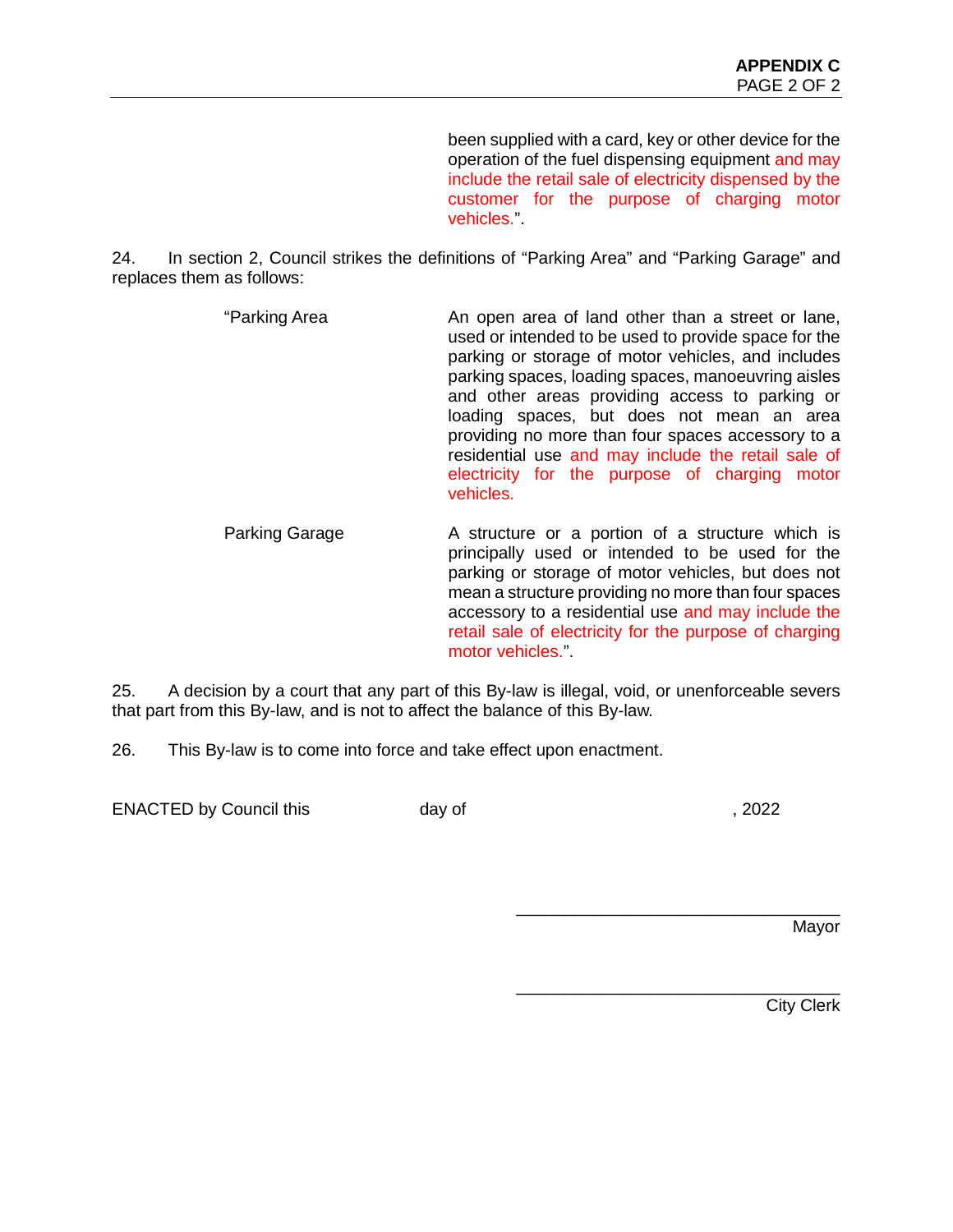# **APPENDIX D**

## **Engagement Summary**

City staff engaged key stakeholders in two phases. Each phase consisted of an online workshop and a survey. Staff reached out to business licence holders that have licences for gas stations or parking lots, BIAs, EV-related companies, and academics for feedback. The objectives for stakeholder engagement were to inform stakeholders about this proposed program, get feedback, and learn about challenges or opportunities from stakeholders. A summary is included below, and a more detailed engagement summary report is available upon request.

## **Phase 1: May – June 2021**

## *Online Workshop (May 20, 2021)*

Stakeholders were invited to participate in the engagement process through e-mail. Thirty-three attendees representing gas stations, parking lots, EV charging companies, and BIAs attended the workshop. City staff shared a high level overview of the proposed program design, as well as context about CEAP, relevant EV policies, and market trends. Attendees were open to the idea and interested in the shift to EVs. Some concerns around demand for charging, space constraints, and utilities were raised

## *Online Survey (May - April 2021)*

The survey was open for four weeks and had eight responses from stakeholders representing gas stations, parking lots, and EV companies. The survey asked for high-level feedback and initial thoughts; the response rate may have been low since there was no concrete proposal to provide feedback on at this point.

Survey findings:

- Respondents had either installed charging at their business or had considered it
	- $\circ$  None of the respondents indicated that they had never considered installing charging
- Barriers & challenges to installing and operating EV charging include cost, utilities, logistics (e.g. shared buildings, permitting, space), and utilization
- Most respondents felt that EV charging would present a good market opportunity in 3-10 years
- Most respondents felt that they would need 1-6 months for charging to be installed and operational if they chose to install charging and qualify for the lower business licence fee
- Respondents indicated that supports such as faster City processes (e.g. permits), changes to BC Hydro's rate structure and processing times, and incentives or rebates would be desired

### **Phase 2: January – February 2022**